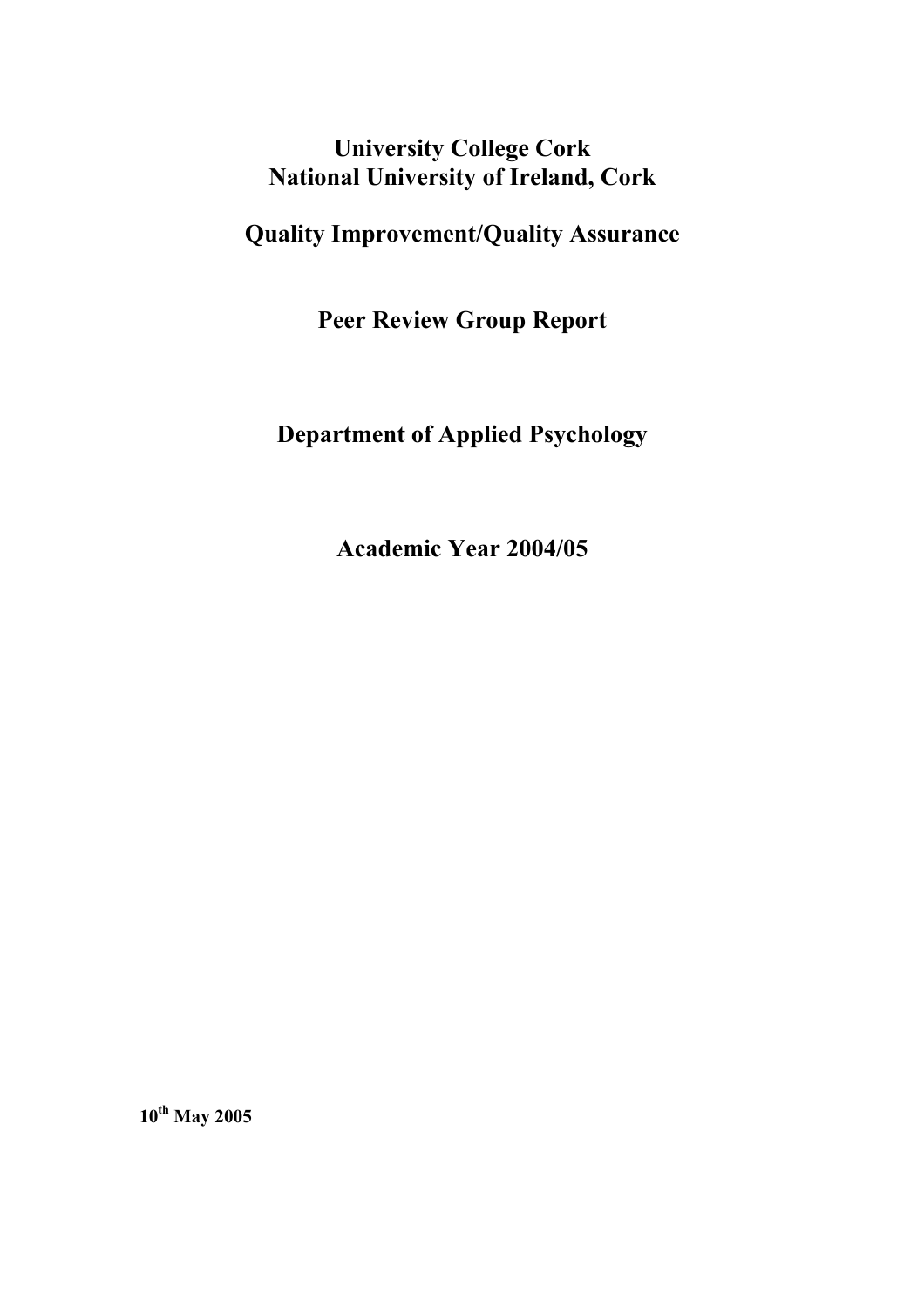#### **MEMBERS OF THE PEER REVIEW GROUP (PRG):**

Professor Ivan Perry, Department of Epidemiology & Public Health, UCC (Chair) Professor Ted Dinan, Department of Psychiatry, UCC (Rapporteur) Professor Aidan Moran, Department of Psychology, UCD, Ireland Professor Ann Colley, School of Psychology, University of Leicester, UK

## **PEER REVIEW**

This report arises from a visit by a review team to the Department of Applied Psychology from the  $27<sup>th</sup>$  February to 1<sup>st</sup> March. The Department had prepared a Self-Assessment Report (SAR) in two volumes. The SAR, together with other relevant documentation, was made available to the PRG in advance of our visit to the Department.

#### **Timetable for the site visit**

The timetable for the site visit is attached in *Appendix A*.

The Quality Review office is to be commended on arranging the timetable for the review visit and for the provision of excellent administrative support to the review group. The PRG met a wide range of students, staff and other stakeholders over their two-day visit. However, the Review Group felt that the timetable organised by the Quality Review Office for the visit did not provide adequate time for reflection on and evaluation of the wealth of information generated during our visit.

Two of the most senior members of the Department were absent during the PRG visit. The Review Group was granted a meeting with one of the two senior members of the Department on the morning of the second day of our visit. We had a short transatlantic conference call with the other senior member of the Department during the afternoon of the second day of our visit.

## **Methodology**

The PRG carefully reviewed all materials submitted by the department. We interviewed members of the Department, undergraduates, postgraduates, graduates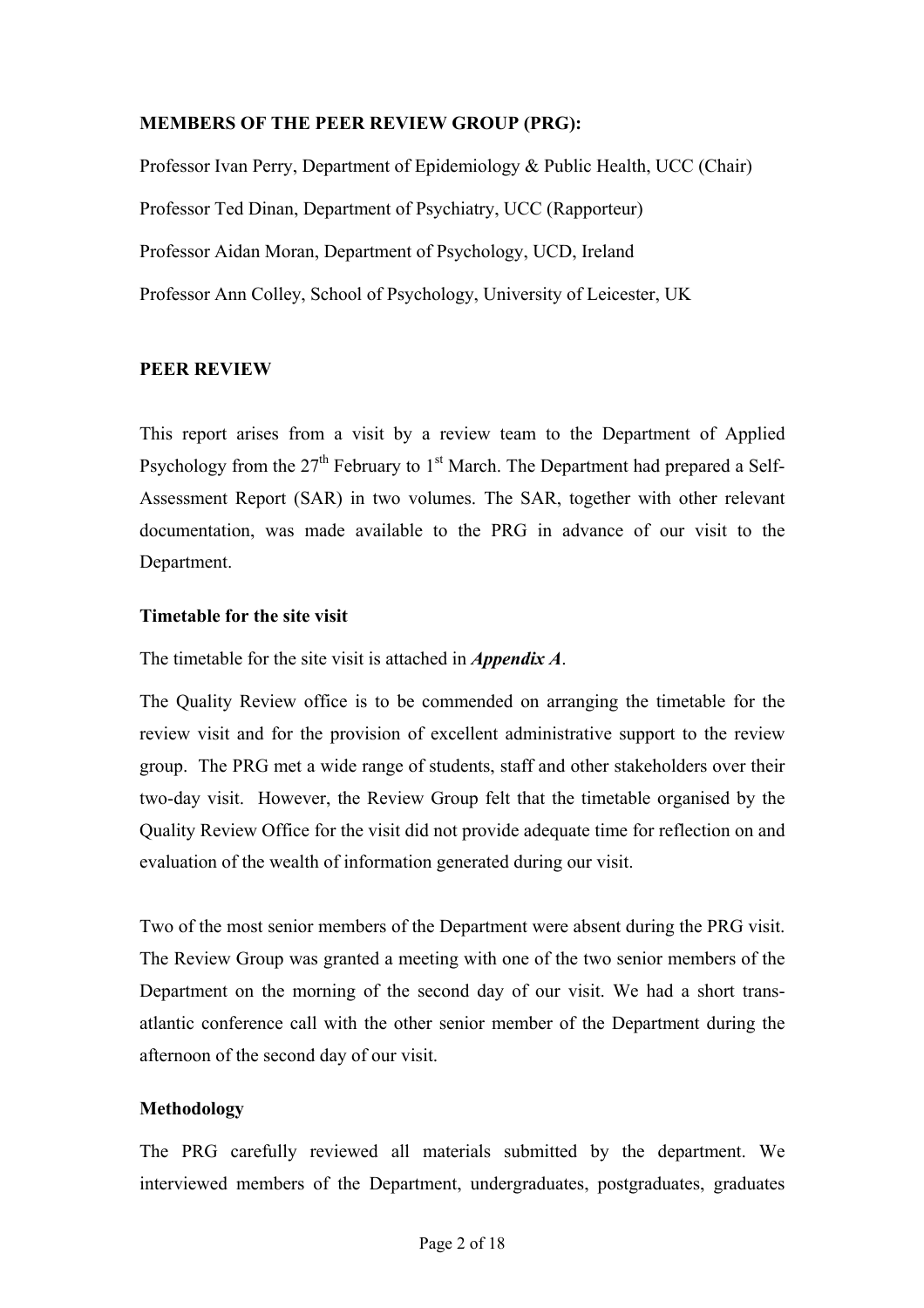from former years and other stakeholders (e.g. professional psychologists working in local services). The PRG also met the Dean of the Faculty of Arts, the Subject Librarian, the Secretary & Bursar and Ms. Áine Foley from the Finance Office.

The PRG considered the department under the following headings:

- Department Organisation & Planning
- Teaching & Learning
- Research, Scholarly Activity & External Relations
- Physical Infrastructure.

#### **Site Visit**

Meetings were held primarily in the Department's main location at the Enterprise Centre on the Distillery Fields site. The PRG was given a comprehensive tour of the facilities by the Head of the Department, Dr. Sean Hammond. The departmental building on Donovan's Road was not visited.

#### **Peer Review Group Report**

The Report was jointly drafted on the second day of the Review visit by the members of the Peer Review Group.

## **Overall Analysis**

#### **Self-Assessment Report**

It was evident to the PRG that a great deal of time and effort had been expended by the Department in producing their two-volume self-assessment report. However, the document would have benefited from a comprehensive executive summary together with clearer details on the following:

i) the number of students attending modules provided by the Department,

- ii) student FTE's broken down by course,
- iii) grant income per academic per annum,

iv) research collaborations especially with other leading international universities.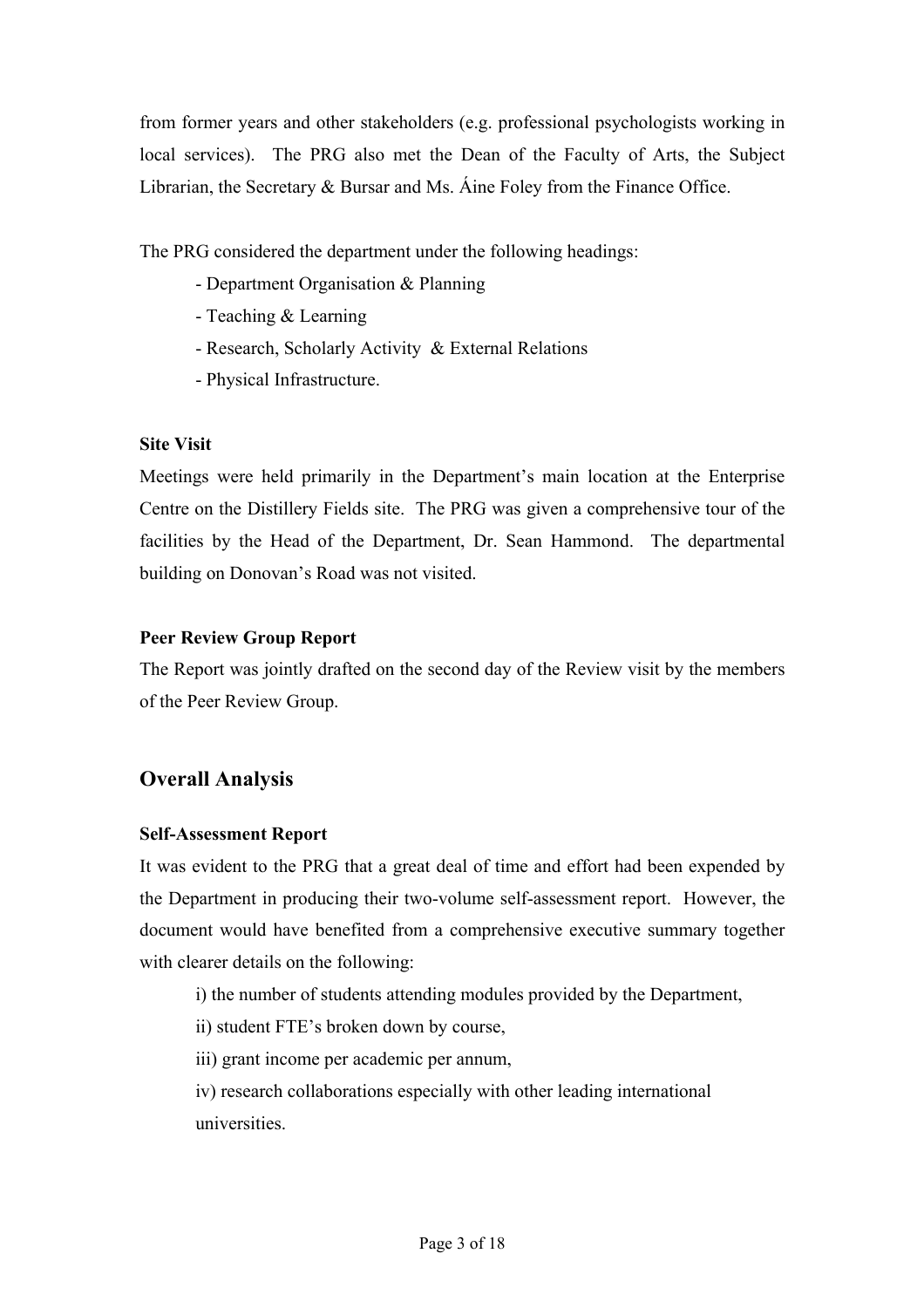In addition it would have been helpful to the PRG if staff publications had been presented using a clear hierarchical structure with indication for key papers of journal impact factors and/or citation index.

## **SWOT Analysis**

The PRG carefully reviewed and broadly endorsed the departmental SWOT analysis as presented in the Self-Assessment Report. However we wish to draw the department's attention to the following points.

## *Strengths*

We endorse the majority of the areas outlined by the department. However there are three contentious claims made by the department.

- "*Success in obtaining high levels of research grants*". Although relatively high, the PRG felt that there was some scope for improvement in this area in order to attain a truly international profile for the Department.
- "*Good IT support for teaching and research*". The PRG noted that some members of the academic staff are providing supplementary support in this area. However, the lack of a dedicated IT support technician means that academic staff time in this area is being used inefficiently at the expense of research time.
- "*Good management structures (including devolution) in Department*". It is clear to the PRG that over the past eighteen months the department has made a concerted effort to improve its management structures. However, based on our observations and meetings with relevant staff, we conclude that there is room for further improvement in this area. From the evidence gathered it appeared to the PRG that there is evidence of tension between two significant groups within the Department and a lack of transparency in the allocation of space, workloads and resources. See later recommendation.

## *Weaknesses*

We concur with the issues raised by the department. In particular from our observations we would highlight the need for the department to urgently address the following: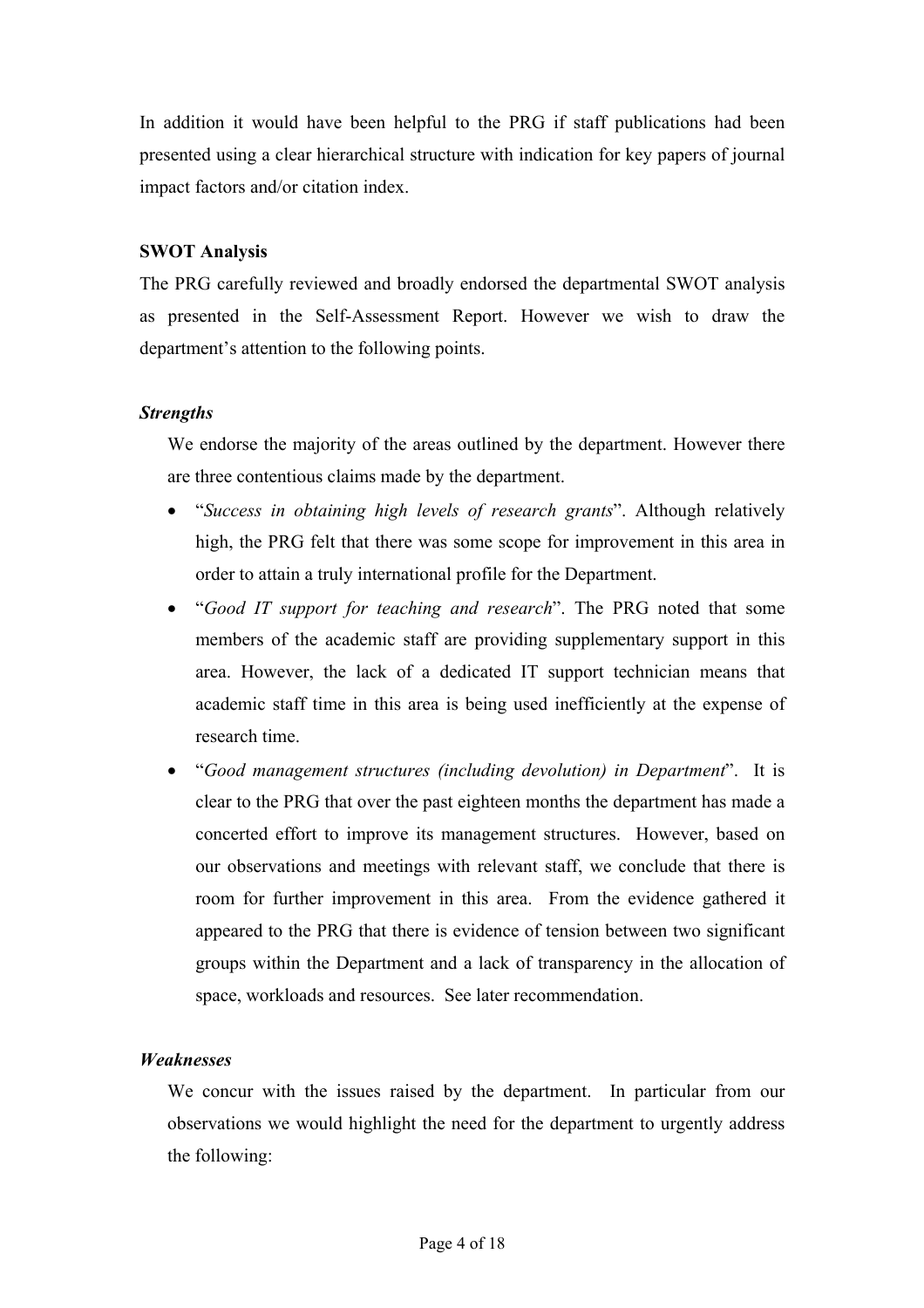- "Lack of clarity in department strategy"
- "Lack of trust, transparency and consultation in decision-making"
- "Undergraduate students do not see full range of staff"

#### *Opportunities*

We were surprised that the opportunities listed did not include the development of a structured PhD programme.

## *Threats*

• "*Frequent bureaucratic exercises such as this one and other instant demands of College management*".

While the QI/QA exercise is clearly not above criticism, the PRG were surprised at the implication in this statement that the QI/QA exercise represents a threat to the Department. We understand however that the phrasing of this statement does not reflect the considered view of the Department. The department primarily wished to highlight the threat posed by the increasing bureaucratic load associated with teaching and research within the university**.** 

## **Benchmarking Exercise**

The PRG found the benchmarking exercise to be informative in highlighting areas of under-provision and apparent inadequacy in the Dept of Applied Psychology, UCC. These include a high staff/student ratio, inadequate technical support, and relatively poor provision of laboratory and computing facilities. With regard to completion rates for undergraduates and post graduates and other outcomes including the proportion of students attaining honours degrees, the Department is performing at a comparable level to the benchmarked institutions. The Department appears to be out-performing its equivalent Department in NUIG based on the number of publications since 2000. However, its publication output lags behind the two UK benchmarking institutions. It is difficult to evaluate the Department's relative position with respect to research funding because the data presented for the four institutions are based on different time-frames.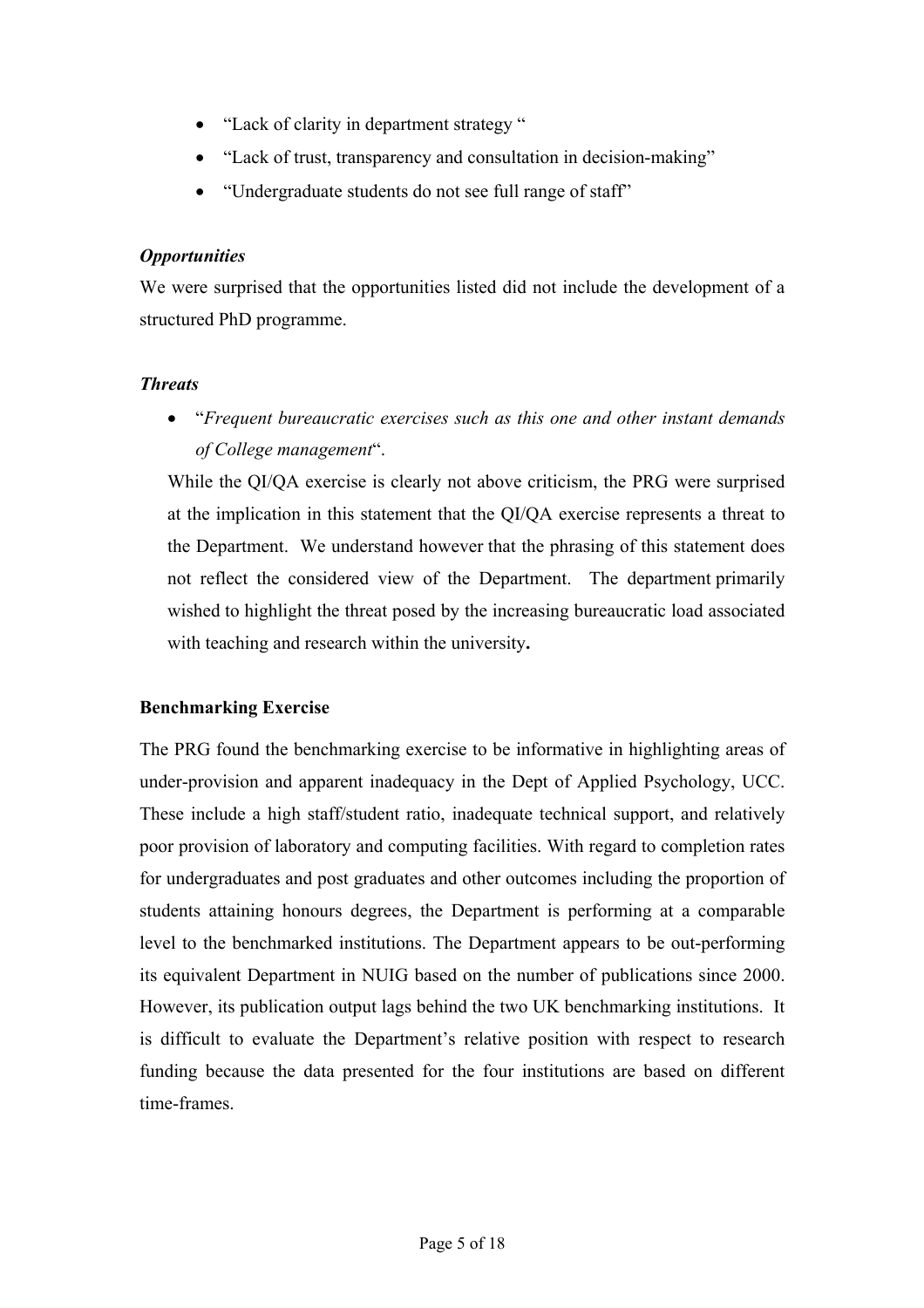#### **FINDINGS OF THE PEER REVIEW GROUP**

#### **Department Organisation & Planning**

With regard the leadership in the department, the PRG felt that the current acting head is doing an excellent job in difficult circumstances. The PRG commend the appointment and efficiency of the department manager and we were also impressed by the dedication and effectiveness of the administrative staff. We note that in the past year, the Department has established a management group to facilitate organisation and planning. This is a significant and welcome development which will support the Department's on-going work to develop a shared vision and strategy for teaching and research.

The Department is heavily committed to service teaching and it offers a large number of postgraduate courses, some of which are arguably redundant. The average teaching load expected of academic staff is approximately 150 contact hours per year. Many staff in the Department (as in other departments in UCC) have student contact hours well above this number. The PRG is concerned about the uneven distribution of teaching load which was flagged in the Self-Assessment Report (SAR) and confirmed in meetings with staff. In particular, the group was concerned that the more junior members of staff may not have adequate protected time to develop specialist research profiles.

The PRG formed the view that there are too many postgraduate programmes in the Department at the expense of scholarly activity. The PRG are also concerned that an over reliance on postgraduate student FTE's to fund staffing has the potential to distort the overall profile of the Department, with potentially adverse consequences for the Department's research output.

From the documentation available to us, the PRG were unclear as to whether the Department currently has a postgraduate studies committee with the remit of monitoring students' progression from MPhil to PhD degrees as currently required of all Departments in UCC. However we understand that a postgraduate research committee has recently been established.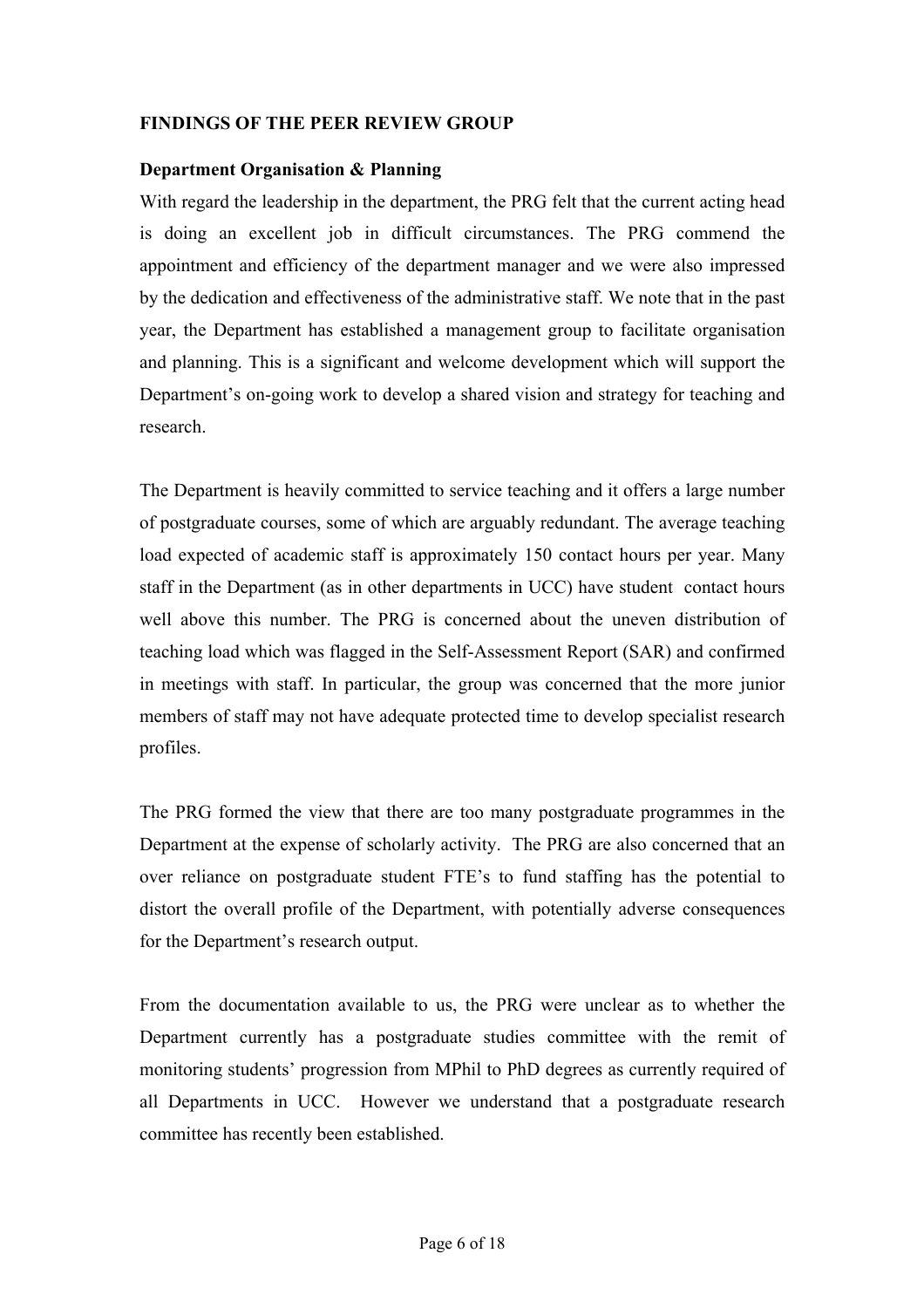#### **Teaching & Learning**

The Department's undergraduate psychology degree programme has one of the highest CAO entry points in the Arts Faculty. Another main strength of the Department is the positive relationship between staff and students. The high regard in which members of the Department are held by current and former students was clear to members of the PRG. Overall students perceive a good atmosphere in the Department. Specifically, staff are perceived widely as being approachable and supportive. In addition there was evidence of several interesting teaching innovations among the staff (for example, person-centred teaching, and the use of the internet to deliver certain modules). Students commented extremely favourably on tutorials given by staff in the first year psychology programme. The third year students are particularly appreciative of the quality of teaching in statistics which they feels prepares them well for their research projects.

The following issues in relation to undergraduate teaching need to be clarified and or addressed.

- 1. Evidence was presented to the PRG that student handbooks for each of undergraduate years are not sufficiently comprehensive and up to date.
- 2. There is a need for greater clarity and consistency regarding procedures for course option signup and transfer mechanisms in Department
- 3. There were concerns expressed in relation to the timetabling of tutorials/labs with lecture courses
- 4. Students appear to be unclear about the mark-grade descriptors used in marking essays and examinations. Under Freedom of Information, such data are required to be available to students.
- 5. There is a need for greater standardisation in feedback in essay/lab reports.
- 6. There is lack of clarity on the format required for writing up qualitative reports.
- 7. The students reported inconsistency in "turnaround times" for essays and practicals.
- 8. The issue of appropriate career guidance for undergraduate students was raised by a significant proportion of current and former students.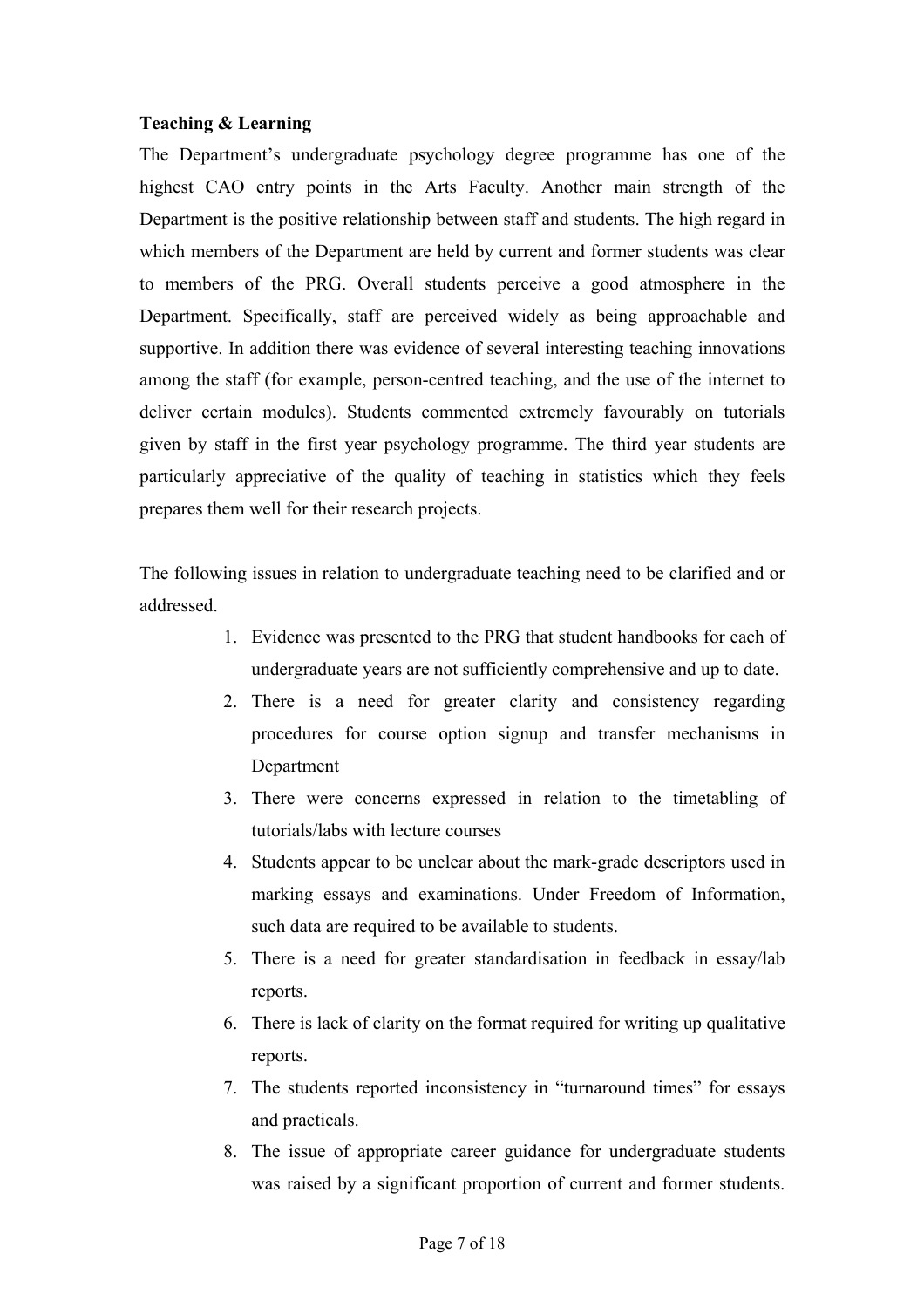The Department should consider putting additional generic material about courses and career options in Psychology on the Departmental web-page.

9. The Department needs to give careful consideration to the possibility of provision or facilitation of work experience for undergraduate students.

#### **Postgraduates**

A number of specific issues were raised by post-graduate students.

- 10. Research students were concerned with lack of basic facilities, e.g. computers, a feeling of isolation from the main campus and very poor library facilities. Specifically, the PRG was told that there is a lack of protected space with appropriate IT facilities for post-graduates. Due to the relatively poor provision of dedicated computers, it seems that post-graduates and under-graduates share the same computer resources. The PRG were informed that this creates problems for postgraduates with regard to both privacy and protection of undisturbed time for work
- 11. As highlighted above (Department Organisation & Planning), the Department does not appear to have developed a transparent system for progression from MPhil to PhD. It is not clear to PRG that current University policy is being adhered to in this area.
- 12. It appears that not all post-graduate courses are accredited and the PRG were unclear as to whether there are plans to seek accreditation for all courses from the relevant bodies.
- 13. The PRG were surprised to learn of the very small number of students on the MA in Counselling Psychology (5 in the first year and 2 in the second year of the programme), as this has implications for usage of resources.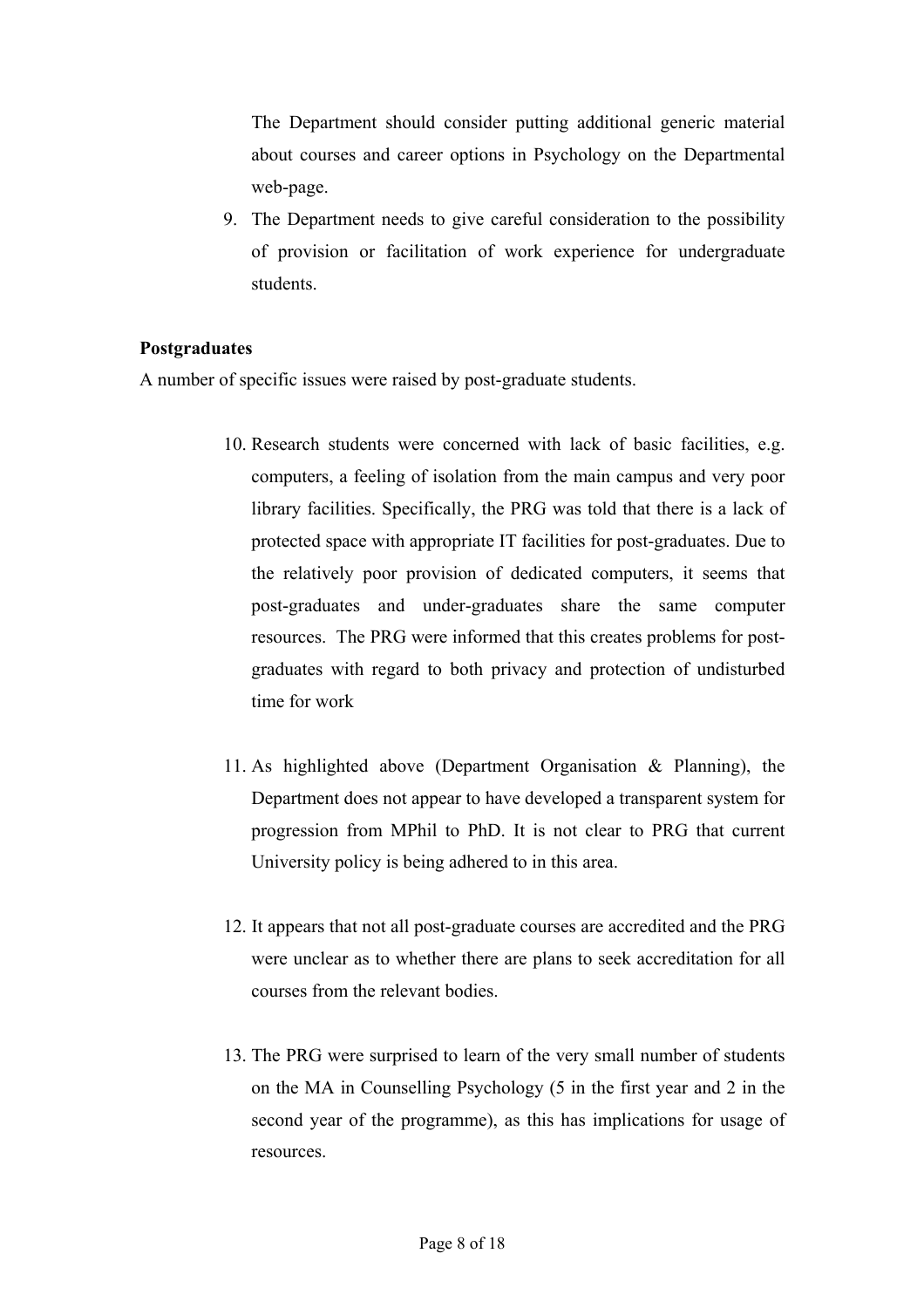## **Research, Scholarly Activity & External Relations**

The Department has research grant income that is well above average in the Faculty of Arts and has high PhD completion rates. The PRG were also impressed by the ethos of applying Psychology to a range of practical issues and with the success of the Department in acquiring substantial funding from the EU and from Health Boards.

The PRG were concerned with the number of apparently separate research teams in a Department of this size. The PRG formed the impression that the department has an "Individual Research Culture". While it is clear that all academics have the right to pursue individual and personal research interests, it is also clear that the Department need to make a strategic decision to focus on a small number of core research priorities. Unless this takes place, the ability to compete with larger international research teams will be disadvantaged. The Department should consider developing a research strategy which will enable staff and postgraduates target specific high impact peer reviewed journals. The Department should also consider setting a minimum number of papers to be submitted for publication to peer reviewed journals before the award of higher degrees.

There seems to be no research forum which allows postgraduates and academic staff to meet on a regular basis to discuss and review ongoing research projects and the Department's publication strategy.

The list of relationships with other universities and international bodies is impressive but nonetheless it is difficult to deduce the depth and specific effects of these relationships in terms of their impact on scholarly activity and research.

## **Physical Infrastructure**

The PRG have concerns about the quality of the building in which the Department is located. The Enterprise Centre building is drab, claustrophobic and urgently in need of major refurbishment. Specifically, we note and endorse the Department's comments on the inadequate nature of much of the office space (especially the windowless rooms), the limited laboratory facilities and the lack of a restaurant within the building. The lack of adequate laboratory facilities is a major impediment to both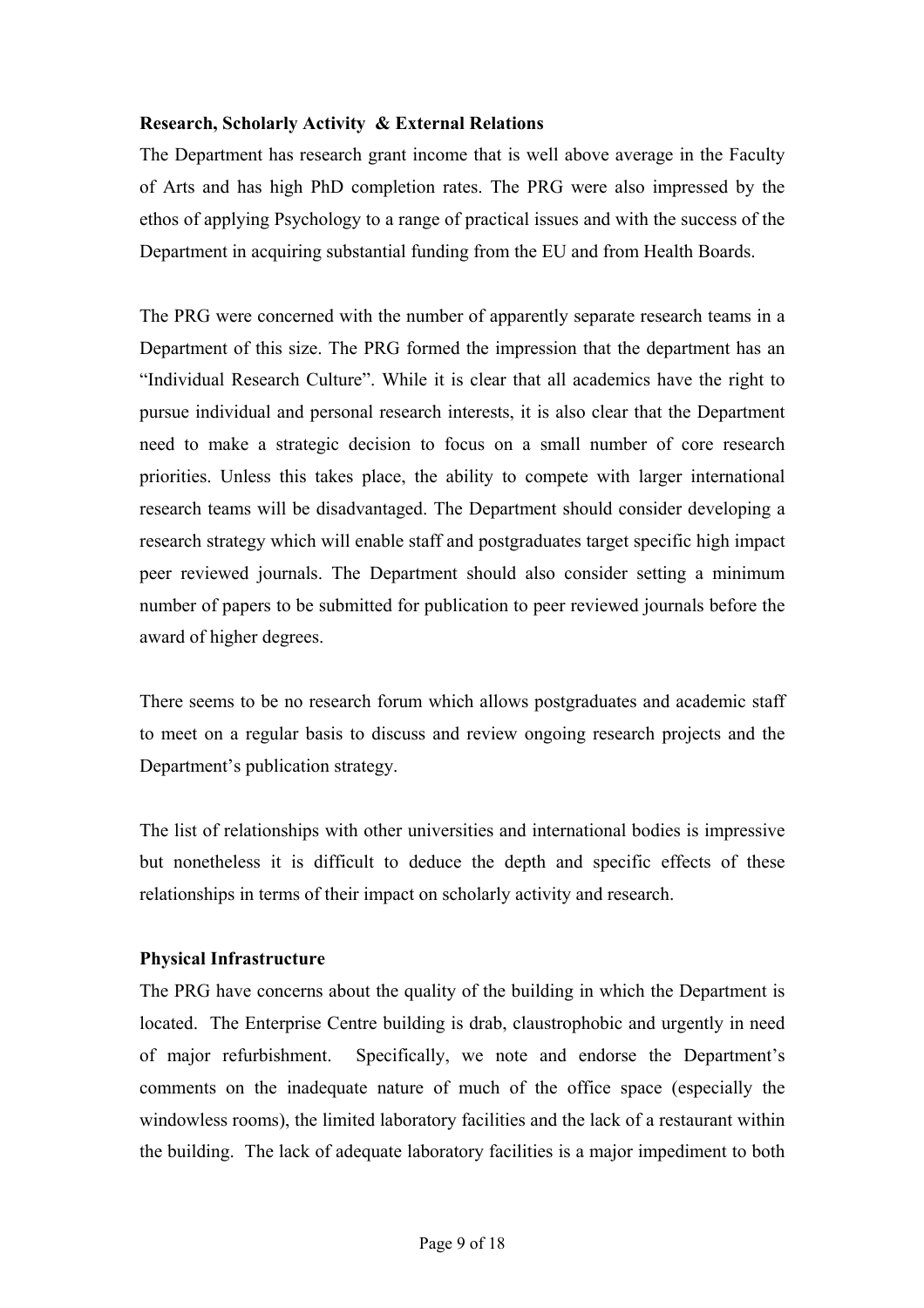teaching (undergraduate and postgraduate) and research. In this context it is extremely difficult to justify the duplication of the Department's resources on two separate sites.

## **Support Services**

## *Library*

The PRG met with the Subject Librarian, Mr. Cathal Kerrigan, who provided a detailed and comprehensive account of the Applied Psychology library resources. Mr. Kerrigan acknowledged that there have been significant problems with regard to the availability of books, journals and electronic resources in recent years. However, he indicated that in the current academic year there has been a significant allocation of library resources to the Dept. of Applied Psychology. The Department has an opening balance on its book fund of 13,500euro. He also detailed recent funding developments with regards electronic resources including the Science Foundation of Ireland allocation. The Department now has access to Science Direct, EBSCO and Kluwer Journals Online. These developments represent a significant improvement in access over the past year, which brings the Department to international standard in this area. These resources can be accessed from the Enterprise Centre where the Department is located, although the issue of appropriate provision of computers and IT support within the Department needs to be addressed. The Librarian has also instituted a system which allows the Department purchase (from the general Library fund) core texts, linked to specific modules, before the start of teaching. This should address the difficulties in accessing core texts, currently experienced by undergraduates.

## **Other issues**

• The optimal faculty location for the Department of Applied Psychology was raised with staff and stakeholders in the context of the ongoing discussions on University restructuring. It was suggested by one stakeholder that the Department might consider taking a lead role in the establishment of a School of Behavioural Sciences. Members of the Department expressed a clear preference for maintaining the existing links with the Arts faculty. It was also clear to the PRG that the Department is a valued member of the Faculty of Arts. However it was not clear to the PRG that the Department has carried out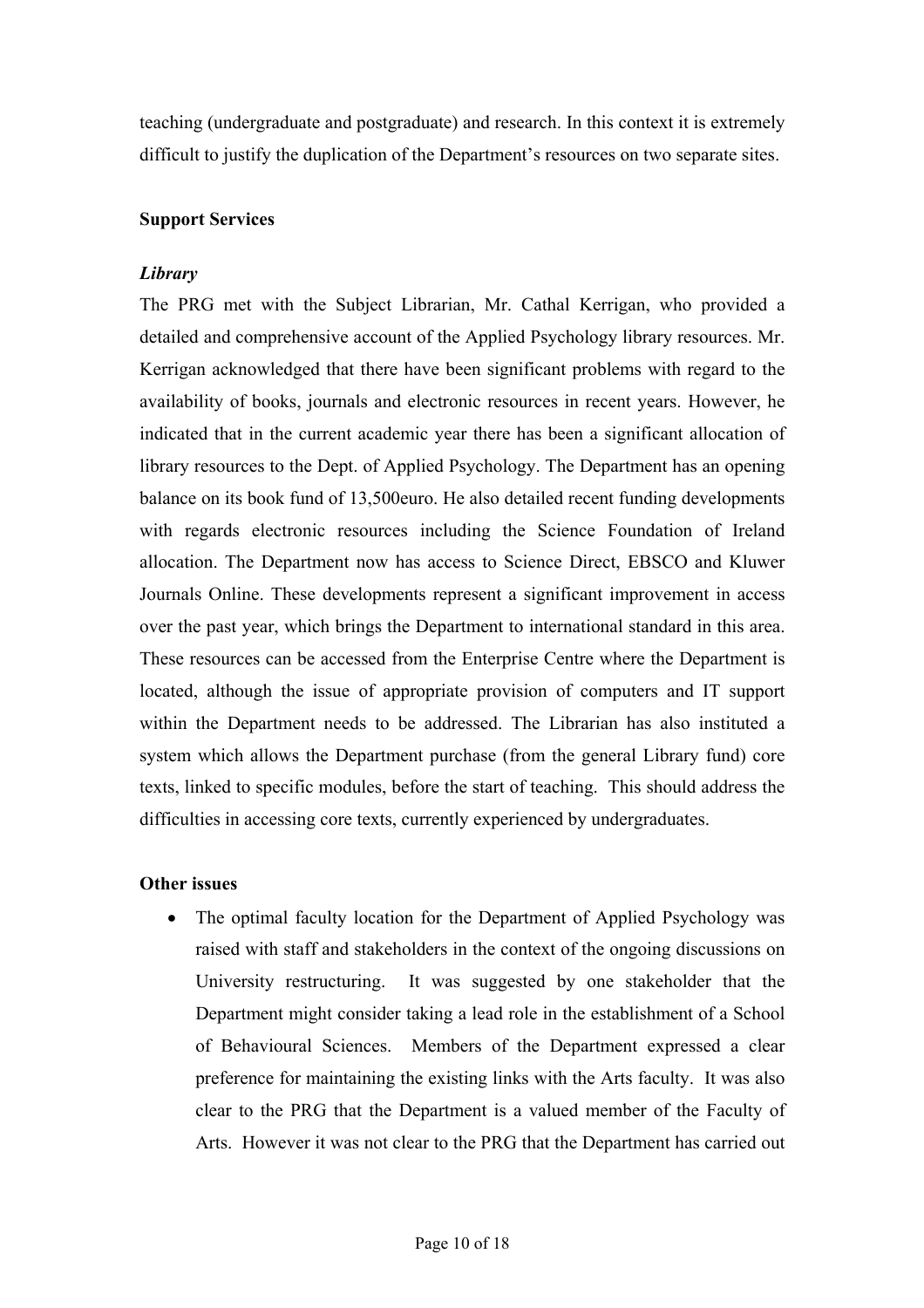an in-depth, strategic appraisal of its options with regard to the restructuring process.

- The PRG were unclear about the basis upon which clients receive counselling services from full-time staff in UCC. The legal, insurance and financial issues arising from this practice need to be addressed.
- The PRG were also unclear about the systems and structures in place to ensure that all research conducted by staff and students in the Department is considered by an independent research ethics committee. However, we understand that the Department is aware of this issue and will address it with input from the recently established University Research Ethics Committee.
- The PRG noted that a number of staff within the Department are unsure about their contract of employment with the university.

#### **RECOMMENDATIONS FOR IMPROVEMENT**

#### **Recommendations for improvement made by Department**

The PRG endorse the recommendations for improvement made by the department on pages 42-44 of the SAR, volume 1, reproduced in *Appendix B*. However we have some concerns that existing resources available to the department are not optimally deployed. For example, the group notes that the two most senior members of staff are absent from the Department for relatively long periods at the same time.

In particular, we support:

- the need for one additional lecturer, and in line with the SAR, agree that there is a gap in the cognitive/cognitive neuropsychology area. However, such a post requires linkage with existing staff in research interests. The Department also needs to ensure that the Dean is briefed on the technical resources required to support such a post.
- the need for an IT technician/specialist programmer.
- the need for permanency for the temporary Executive Assistant post. (The question of whether the current Executive Assistant posts should be re-graded at Senior Executive Assistant level should also be addressed as a matter of high priority).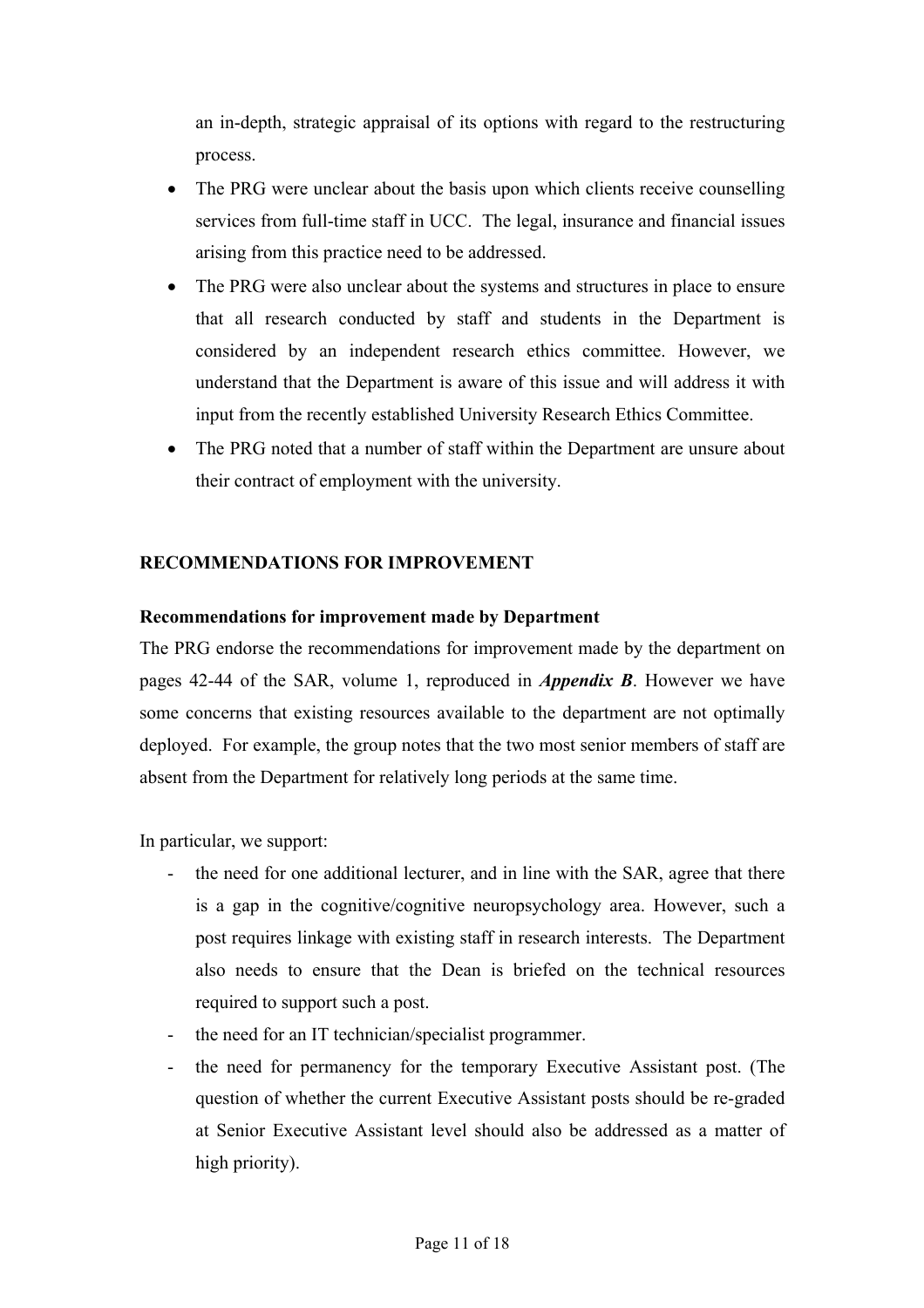- the need for better facilities on the Enterprise Centre site, including improved laboratory facilities linked to teaching and research activity.
- the need to reconsider the commitment to Service teaching (Service teaching should be dropped in the absence of clear funding).
- the need to continue to develop open, transparent procedures in the management of the Department.
- the need to develop support systems for all staff.

The PRG sought clarification on the following recommendation:

*"The University should support the Department in providing the Continuing Professional Development courses which are now required by professional bodies for the maintenance and development of expertise in psychology"* 

The actions that should follow from this recommendation were unclear.

From correspondence following the review, we understand that the Department seeks formal recognition by College/Faculty that CPD is a requirement for academics in Applied Psychology and that serious consideration be given to the provision of a CPD budget, along the lines of the research travel budget.

## **Recommendations for improvement made by PRG**

In addition to the endorsement of the recommendations for improvement made by the Department in the SAR and referred to above, the PRG made the following recommendations:

- 1. That a formal mentoring scheme for junior academics should be put in place.
- 2. That all staff without a permanent contract be fully appraised (in writing) on their employment contract with the university
- 3. That a system be developed to ensure a more equitable spread of teaching, and to ensure, in particular, that more junior staff have protected time to develop their research profile.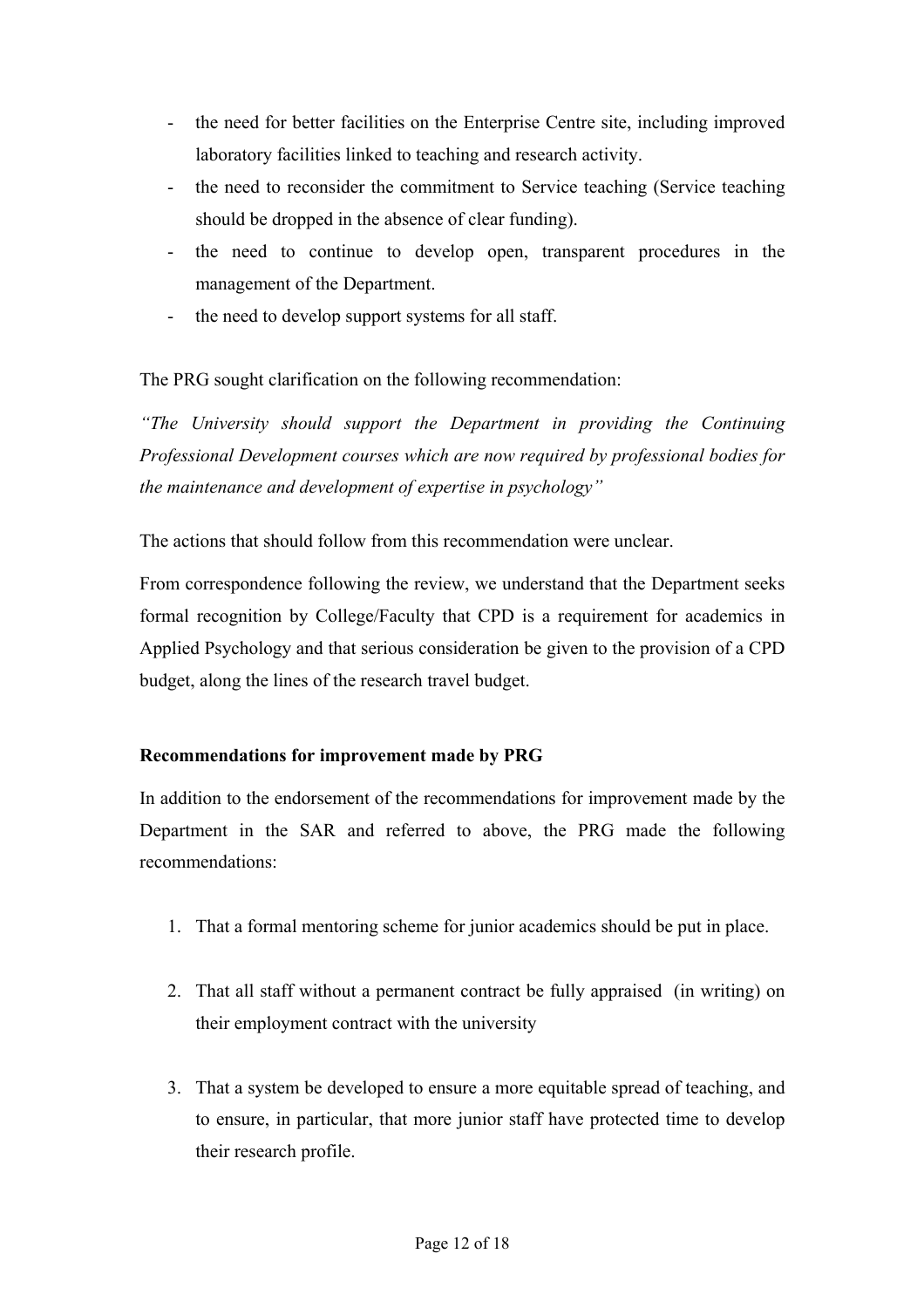- 4. That members of the Department develop a shared research agenda and identify core research priorities.
- 5. That the Department should consider developing a higher research profile in clinical and health science areas.
- 6. That the Department establish systems for research management which provide targets and record progress.
- 7. That Science faculty entry should be reconsidered for undergraduates.
- 8. That the Department consider the need to rationalise the profile of postgraduate courses, particularly in the light of University policy with respect to the development of self-funding Masters courses rather than Higher Diplomas.
- 9. In the context of a strategic review of post-graduate teaching, the Department should consider the introduction of a Practitioner Doctorate programme.
- 10. That the Department should consider developing a research strategy which will enable staff and postgraduates target specific high impact peer reviewed journals. The Department should also consider setting a minimum number of papers to be submitted for publication to peer reviewed journals before the award of higher degrees.
- 11. That the department focus its activity on a single site in order to ensure coherence.
- 12. With regard to the wider UCC environment, there is a need for continued critical review of promotional structures. There is a perception that the current promotional procedures do not value teaching. This perception gives rise to considerable stress and frustration among academics.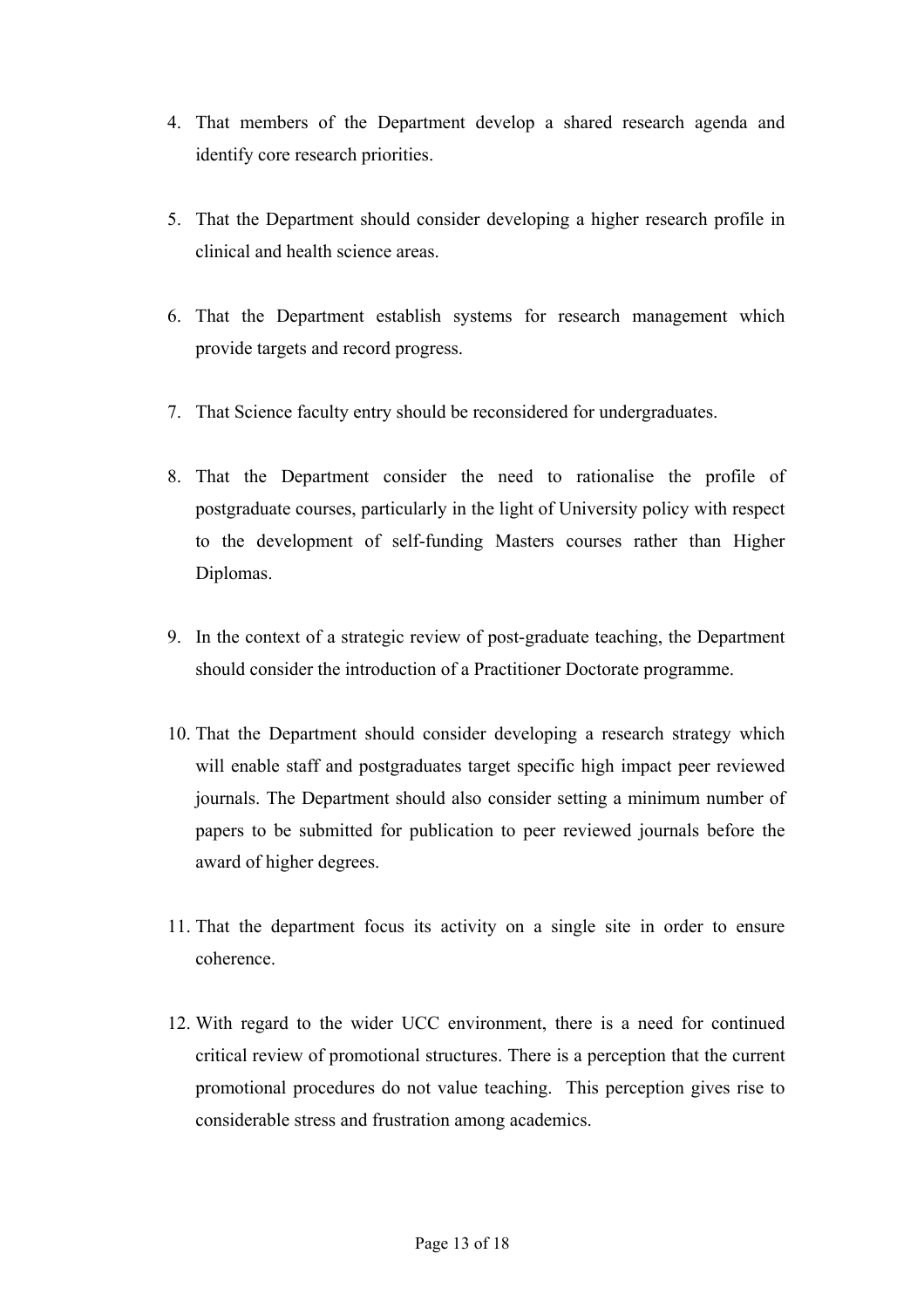## **Appendix A**

#### **Timetable for conduct of Peer Review Visit**

## **Department of Applied Psychology**

## *Sunday 27th February 2005*

- 17.30 Meeting of members of the Peer Review Group Briefing by Director of Quality Promotion Unit, Dr. N. Ryan. Group agrees final work schedule and assignment of tasks for the following 2 days. Views are exchanged and areas to be clarified or explored are identified.
- 19.30 Dinner for members of the Peer Review Group and Head of Department and Departmental Co-ordinating Committee.

#### *Monday 28th February 2005*

08.30 Convening of Peer Review Group in Room 16 (ground floor), Department of Applied Psychology, Enterprise Centre, North Mall

#### Consideration of Self-Assessment Report

- 09.00 Dr. Seán Hammond, Head of Department
- 09.30 Meeting with all members of the Department, including some part-time staff
- 10.30 Tea/Coffee
- 10.45 Time allowed for private meetings of members of the Peer Review Group with members of staff.
	- 10.45 Margaret Murphy/Maura O'Brien
	- 11.00 Ronny Swain
	- 11.15 Pat O'Donovan
	- 11.30 John Horgan
	- 11.45 Nicola Barry
	- 12.00 John McCarthy
	- 12.15 Bozena Cierlik
	- 12.30 Maria Dempsey
	- 12.45 Jurek Kirakowski
- 13.00 Working private lunch for members of Peer Review Group
- 14.00 Visit to core facilities of Department. PRG escorted by Dr. Seán Hammond
- 15.00 Representatives of  $1<sup>st</sup>$  year students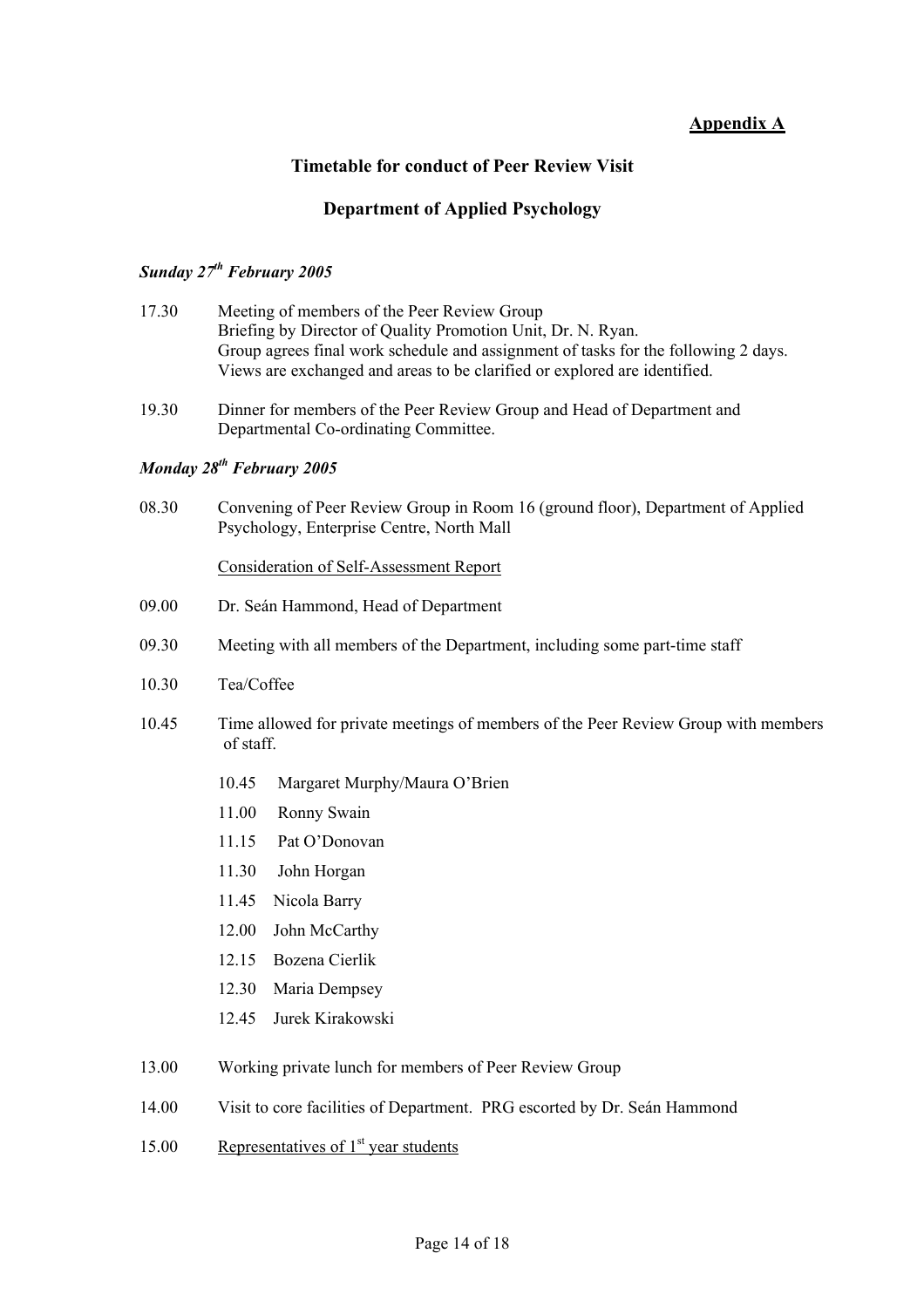15.20 Representatives of  $2<sup>nd</sup>$  year students

Mary Clifford Anna Curtin Siobhan Foley Eve Griffin Catriona Lyng

#### 15.40 Representatives of 3<sup>rd</sup> year students

Richie Morrisroe

#### 16.00 Representatives of Postgraduates in taught programmes

Mary Cannon – representing Higher Diploma in Psychology Carmel Grant – representing MA Counselling Psychology Julie O'Donoghue – representing MA Counselling Psychology Fergal McLoughlin - representing MA Forensic Psychology Brenda Nestor - representing Higher Diploma in Guidance & Counselling

16.20 Representatives of Postgraduates in research programmes

Siobhan Lambert - MPhil student David Leahy – Mphil student Niamh McNamara, - PhD student

17.00 Representatives of recent graduates, employers and other stakeholders

Venue: Room 16 (ground floor), Department of Applied Psychology, Enterprise Centre, North Mall

Ms. Mary Moore Corry, Suicide Research Foundation Mr. Seamus Feehan, Brothers of Charity Ms. Maire Griffin, MA Counselling Psychology Ms. Anna Hurley, past graduate Ms. Roisin Kelleher, past graduate Mr. Colum Layton, Inspectorate for Department of Education/past graduate Ms. Ann Moloney, Principal Psychologist, Enable Ireland Mr. David Quinlan, COPE Foundation Mr. David O'Hanlon, past graduate Ms. Amanda O'Shea, past graduate

19.00 Meeting of Peer Review Group to identify remaining aspects to be clarified and to finalise tasks for the following day followed by a working private dinner for members for the Peer Review Group.

#### *Tuesday 1st March 2005*

- 08.45 Convening of Peer Review Group in Tower Room 1, North Wing, Main Quadrangle
- 09.00 Professor David Cox, Dean of Faculty of Arts
- 09.30 Mr. Cathal Kerrigan, Subject Librarian, UCC Library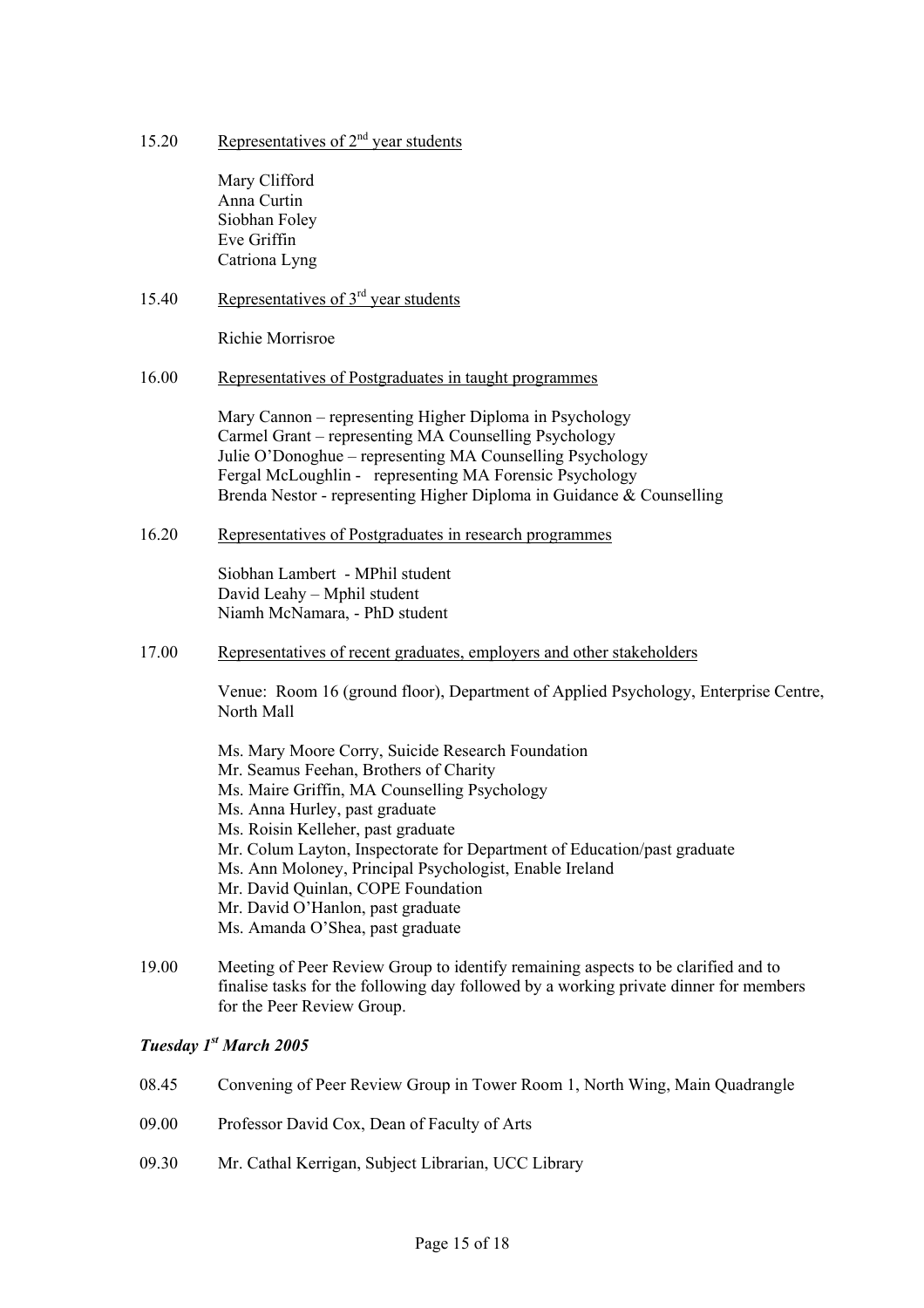- 09.45 Consideration of issues by PRG
- 10.30 Ms. Áine Foley, Finance Office
- 10.45 Tea/Coffee
- 11.15 Consideration of issues by PRG
- 11.30 Mr. Michael Kelleher, Secretary & Bursar
- 12.00 Professor Max Taylor, Professor of Applied Psychology
- 12.30 PRG return to Enterprise Centre
- 13.00 Working private lunch for members of the Peer Review Group
- 14.00 Preparation of first draft of final report. Finalisation of arrangements for speedy completion and submission of final report.
- 15.00 Conference call with Professor Eleanor O'Leary
- 16.30 Dr. Seán Hammond, Head of Department
- 17.00 Exit presentation made to all staff of the Unit by the Peer Review Group, summarising the principal findings of the Peer Review Group.

The presentation is not for discussion at this time.

Venue:Room 16, Department of Applied Psychology, Enterprise Centre, North Mall

The presentation followed by a reception for staff and members of the PRG.

19.00 Externs depart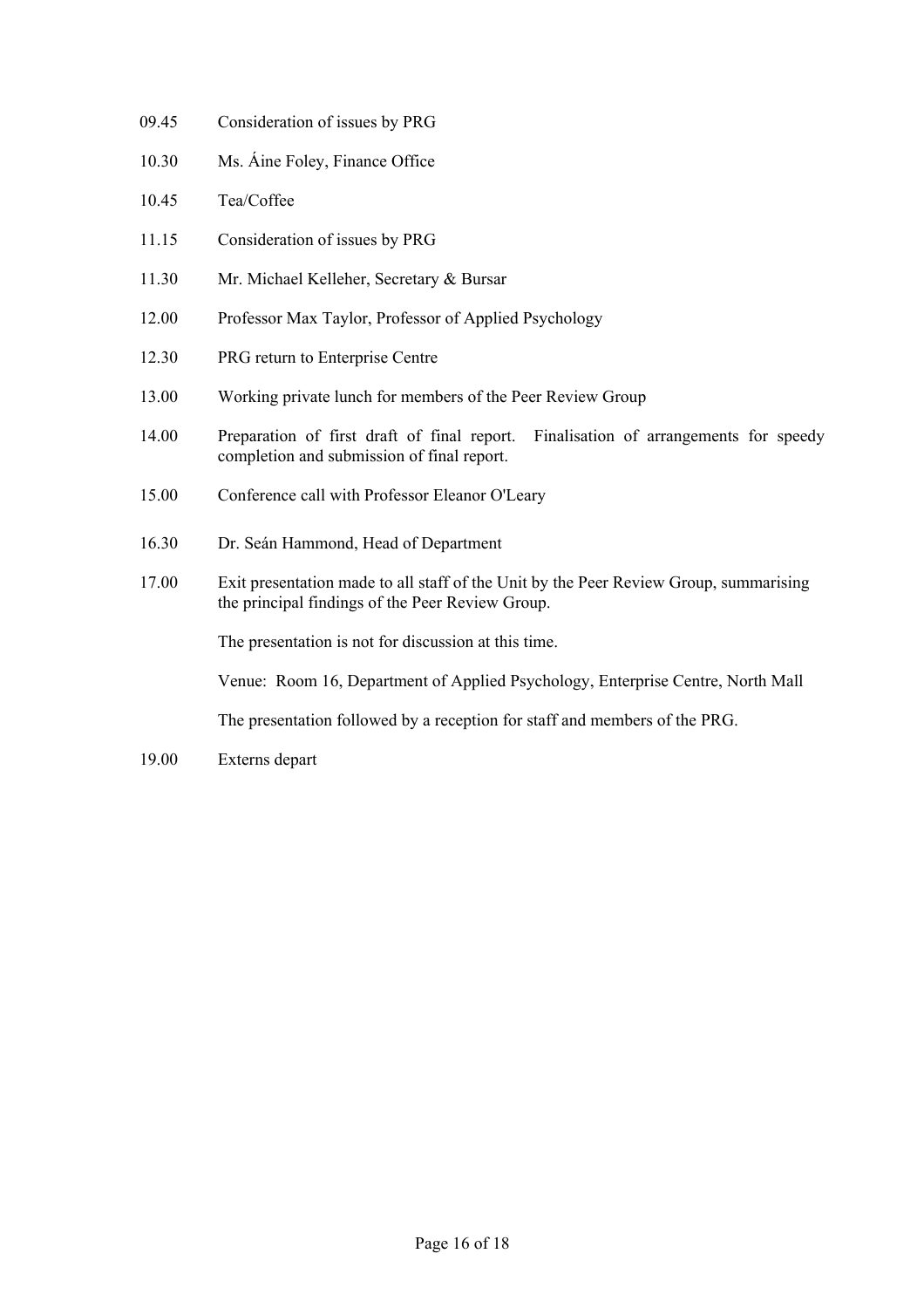## **Appendix B**

#### **Recommendations made by department in the Self Assessment Report**

The following recommendations made by the department are supported by the PRG.

- 1) Given that there is heavy demand for the Department's offerings from a diverse range of students, resources should be made available to support effective delivery of the subject:
	- a. To maintain current commitments, we need one additional lecturer.
	- b. To satisfy accreditation requirements and maintain current commitments, we need at least one additional technician with IT expertise.
	- c. To facilitate the developments discussed in Section 8 (5) we need 3 new lectureships in specialised areas.
	- d. To ensure smooth running and continuity, the temporary Executive Assistant post should be made permanent.
	- e. To maintain and develop teaching and research commitments we need:
		- i. Ten sound-proofed interviewing/skills training rooms;
		- ii. An audio-visual laboratory;
		- iii. An observation laboratory with adjacent stepped classroom and one-way mirror facility;
		- iv. A biosignal laboratory;
		- v. Four dedicated tutorial rooms.
- 2) Given the detrimental (and demoralising) effect of uncertainty about the parttime budget for undergraduate and postgraduate courses (which has been progressively reduced in recent years), the University should (i) protect this budget and (ii) communicate details of funding to the Department by the January preceding the academic year.
- 3) In tandem with recommendation 7 (below), a Departmental Accounting Technician should be appointed, following the model of the most successful University Research Centres in UCC and elsewhere.
- 4) To prevent waste of resources through duplication of lectures to large classes, the University should provide a large lecture theatre (to hold up to 800 students).